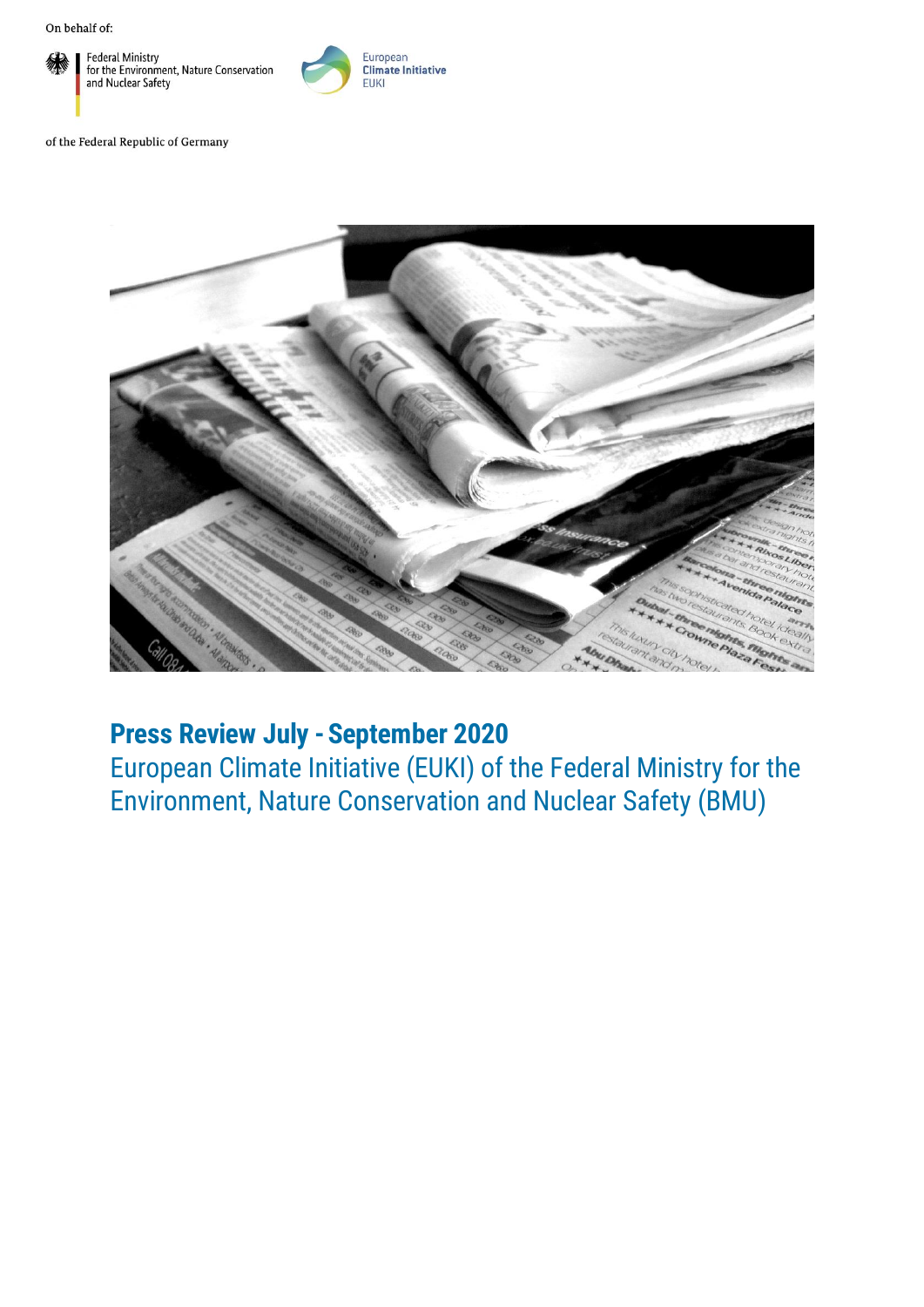

Federal Ministry<br>for the Environment, Nature Conservation<br>and Nuclear Safety



of the Federal Republic of Germany

Compiled by: Secretariat of the European Climate Initiative (EUKI)/GIZ Public Relations Department

P +49 (0)30 338424-570 E [info@euki.de](mailto:info@euki.de)

Front Cover: NS Newsflash/flickr

The articles selected by the PR Department are contributions from EUKI projects as well as internal research.

For legal reasons we would kindly ask you to use the articles for internal purpose only and not for external presentation.

October 13, 2020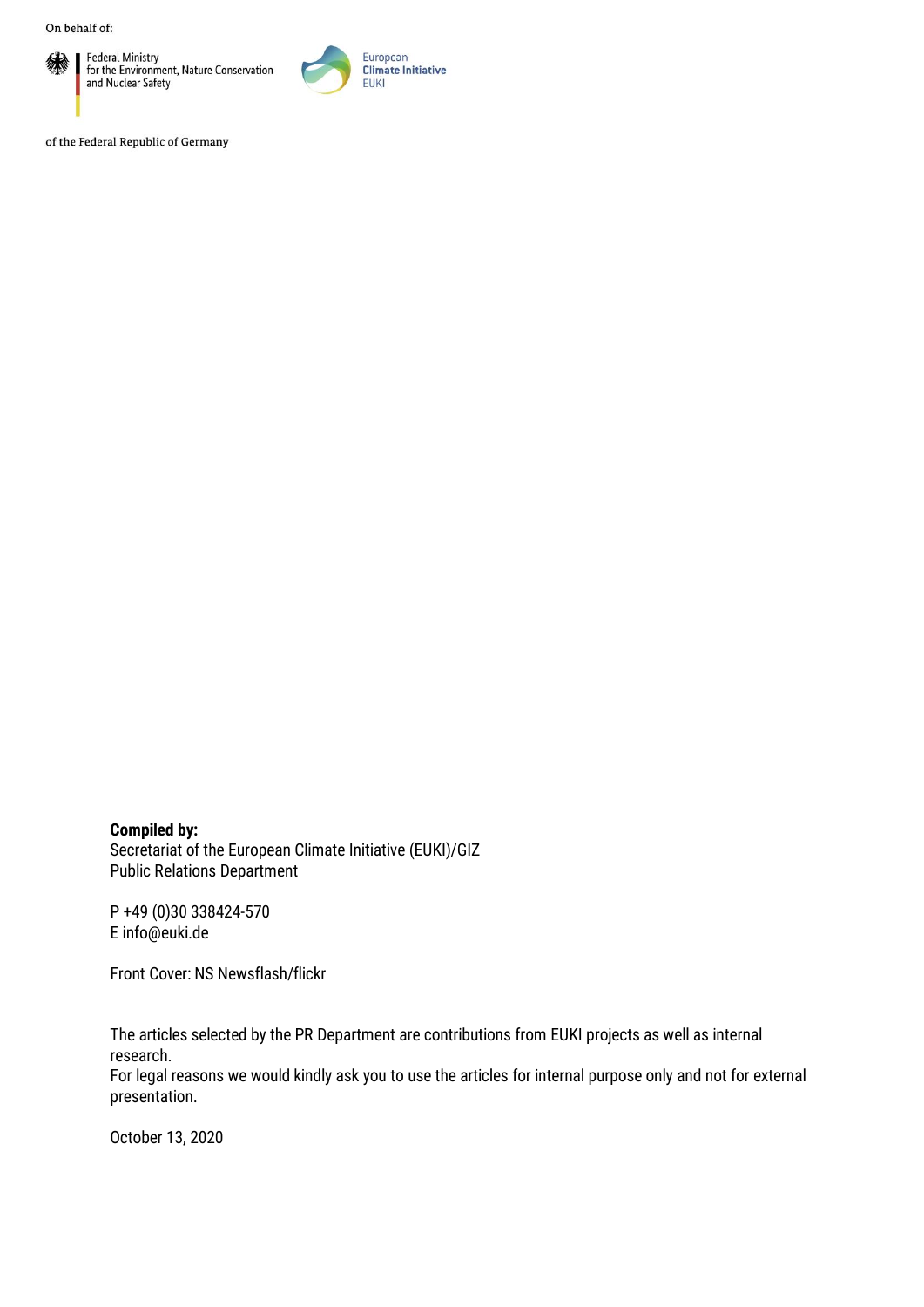

of the Federal Republic of Germany

## Article overview according to countries and regions

| Worldwide<br><u>Europe's Economic Recovery - How can the Recovery and Resilience Facility support achieving climate</u>                                             |
|---------------------------------------------------------------------------------------------------------------------------------------------------------------------|
| neutrality?<br>28.08.2020 - Ecologic Institute USA<br>Reach: 12k                                                                                                    |
| Addressing Climate Change in Cities: Study tour of Berlin for Polish NBS and local government Experts<br>07.09.2020 - Ecologic Institute USA<br>Reach: 12k          |
| EU<br>62 coal region mayors unite for sustainable future<br>24.09.2020 - WWF.eu<br>Reach: 3k                                                                        |
| <b>Bulgaria</b><br><u> АББ България - клон Петрич спечели награда за енергийна ефективност на Young Energy Europe</u><br>17.09.2020 - IndustryInfo.bg<br>Reach: 964 |
| 62 кмета на въглищни райони в Европа обединиха усилия за устойчиво бъдеще<br>25.09.2020 - myPR.bg<br><b>Reach: 532</b>                                              |
| <b>Croatia</b><br>Projekt Grada Labina ocijenjen kao treći najbolji na natječaju Living streets<br>$27.07.2020 - Labin$<br>Reach: 14k                               |
| Poreču prvo mjesto za novi EU projekt okrenut transformaciji javnih površina za druženje građana<br>28.07.2020 - iPress.hr<br>Reach: 15k                            |
| EU Project Living Streets To Turn Streets of Poreč into Living Rooms<br>22.09.2020 - Total Croatia News<br>Reach: 295k                                              |
| <b>Germany</b><br>IFIJ Climate Telegram 3 July 2020                                                                                                                 |

[IEU Climate Telegram 3 July 2020](https://www.ieu-monitoring.com/2020/07/ieu-climate-telegram-3-july-2020.html) 04.07.2020 – IEU Monitoring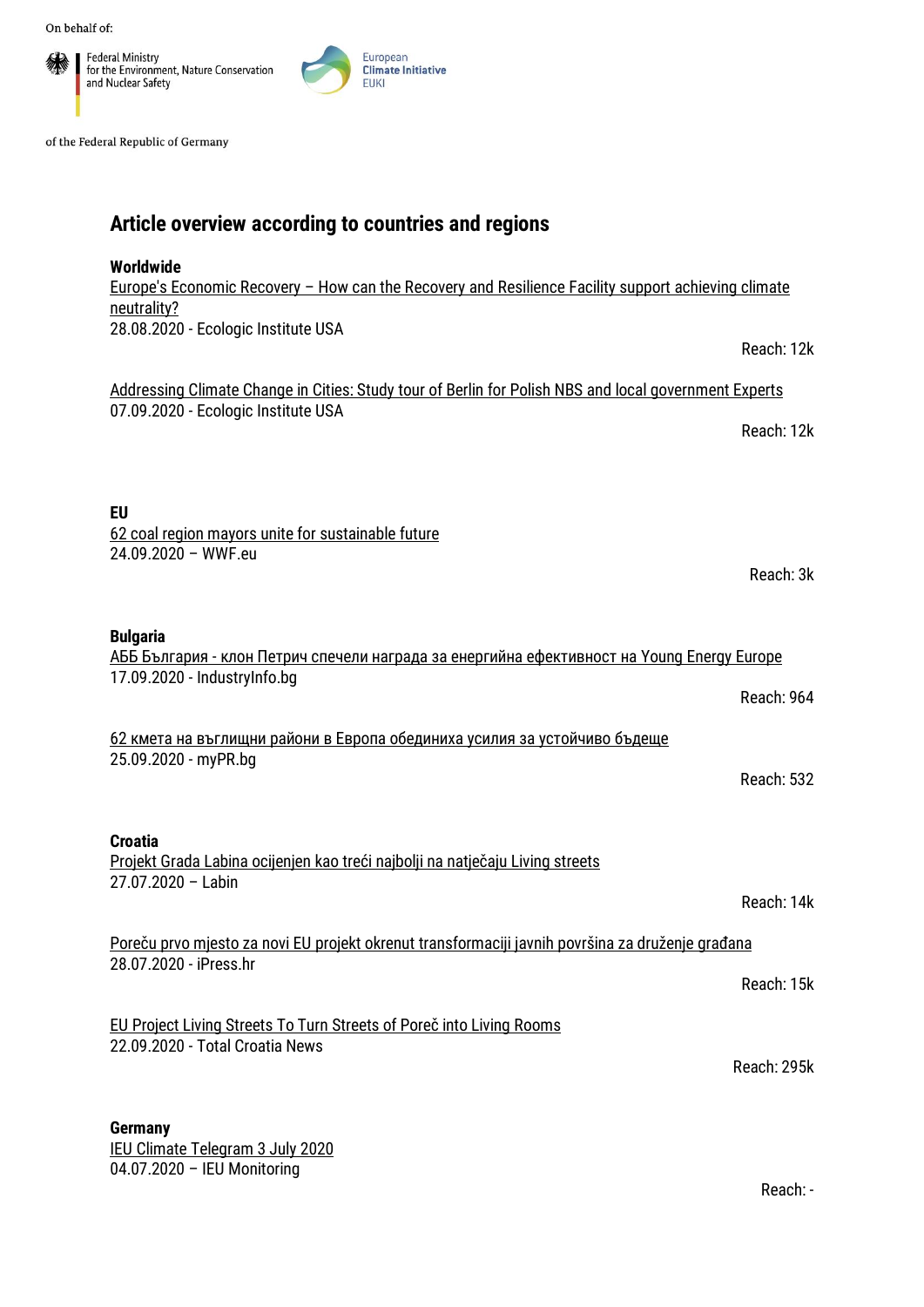

of the Federal Republic of Germany

[Gemeinsam für Klimaschutz](https://www.deutschland.de/de/topic/umwelt/three4climate-eine-triopraesidentschaft-fuer-mehr-klimaschutz) 16.07.2020 - [Deutschland.de](https://www.deutschland.de/de)

Reach: 290k

Reach: 207k

Reach: 80k

Greece WWF Ελλάς: [Δημοσιογραφική](http://www.prlogos.gr/wwf-%CE%B5%CE%BB%CE%BB%CE%AC%CF%82-%CE%B4%CE%B7%CE%BC%CE%BF%CF%83%CE%B9%CE%BF%CE%B3%CF%81%CE%B1%CF%86%CE%B9%CE%BA%CE%AE-%CF%80%CF%81%CF%8C%CF%83%CE%BA%CE%BB%CE%B7%CF%83%CE%B7-%CF%83%CE%B5-%CE%B4/) Πρόσκληση σε Διαδικτυακή Ενημέρωση – Μελέτη για τη Δημιουργία Νέων Θέσεων Εργασίας στη Δ. [Μακεδονία](http://www.prlogos.gr/wwf-%CE%B5%CE%BB%CE%BB%CE%AC%CF%82-%CE%B4%CE%B7%CE%BC%CE%BF%CF%83%CE%B9%CE%BF%CE%B3%CF%81%CE%B1%CF%86%CE%B9%CE%BA%CE%AE-%CF%80%CF%81%CF%8C%CF%83%CE%BA%CE%BB%CE%B7%CF%83%CE%B7-%CF%83%CE%B5-%CE%B4/) 07.07.2020 - [prlogos.gr](https://www.prlogos.gr/) Reach: 53k

Ευρωπαϊκά βραβεία ["Energy Scouts" 2019](http://www.palo.gr/energeia/eyrwpaika-vraveia-energy-scouts-2019-sto-plaisio-toy-ergoy-young-energy-europe/25992362/) στο πλαίσιο του έργου Young Energy Europe 15.09.2020 - Palo.gr

Απονομή βεβαιώσεων 'Energy Scouts' στη Θεσσαλονίκη στο πλαίσιο του έργου [Young Energy Europe](https://www.capital.gr/oikonomia/3481399/aponomi-bebaioseon-energy-scouts-sti-thessaloniki-sto-plaisio-tou-ergou-young-energy-europe) 17.09.2020 - Capital.gr Reach: 1M

ΤΡΑΙΝΟΣΕ: Πρώτη στο [Energy Scouts Europe](https://www.grtimes.gr/oikonomia/energeia/trainose-proti-sto-energy-scouts-europe) 28.09.2020 - GRTimes.gr

Portugal [OesteSustentável promove debate sobre "Living Streets –](https://www.ambientemagazine.com/oestesustentavel-promove-debate-sobre-living-streets-um-projeto-de-sustentabilidade-urbana/) Um projeto de sustentabilidade urbana" 07.07.2020 - Ambiente Magazine Reach: 7k [Oeste Sustentável abre candidaturas ao projeto de sustentabilidade urbana "Living Streets"](http://www.tintafresca.net/News/newsdetail.aspx?news=0df2d388-18a9-43ff-b26b-ca6a47101c9e&edition=234) 31.07.2020 – Tinta fresca Reach: 4k [Oeste Sustentável: Municípios portugueses já se podem candidatar à criação de uma "Living Street"](https://www.ambientemagazine.com/oeste-sustentavel-municipios-portugueses-ja-se-podem-candidatar-a-criacao-de-uma-living-street/) 03.08.2020 - Ambiente Magazine Reach: 9k [Braga associa-se a projeto europeu para proteger o clima](https://pressnet.pt/2020/08/05/braga-associa-se-a-projeto-europeu-para-proteger-o-clima/) 05.08.2020 - Pressnet.pt Reach: - [Município de Braga em 'acção' europeia pelo clima](https://www.correiodominho.pt/noticias/municipio-de-braga-em-accao-europeia-pelo-clima/125843) 05.08.202 - Correio do Minho Reach: 27k Living Streets: projecto [desafia municípios a transformar a rua num ponto de encontro sustentável](https://www.msn.com/pt-pt/lifestyle/noticias/living-streets-projecto-desafia-munic%C3%ADpios-a-transformar-a-rua-num-ponto-de-encontro-sustent%C3%A1vel/ar-BB186V36) 18.08.2020 - Notícias - MSN.com